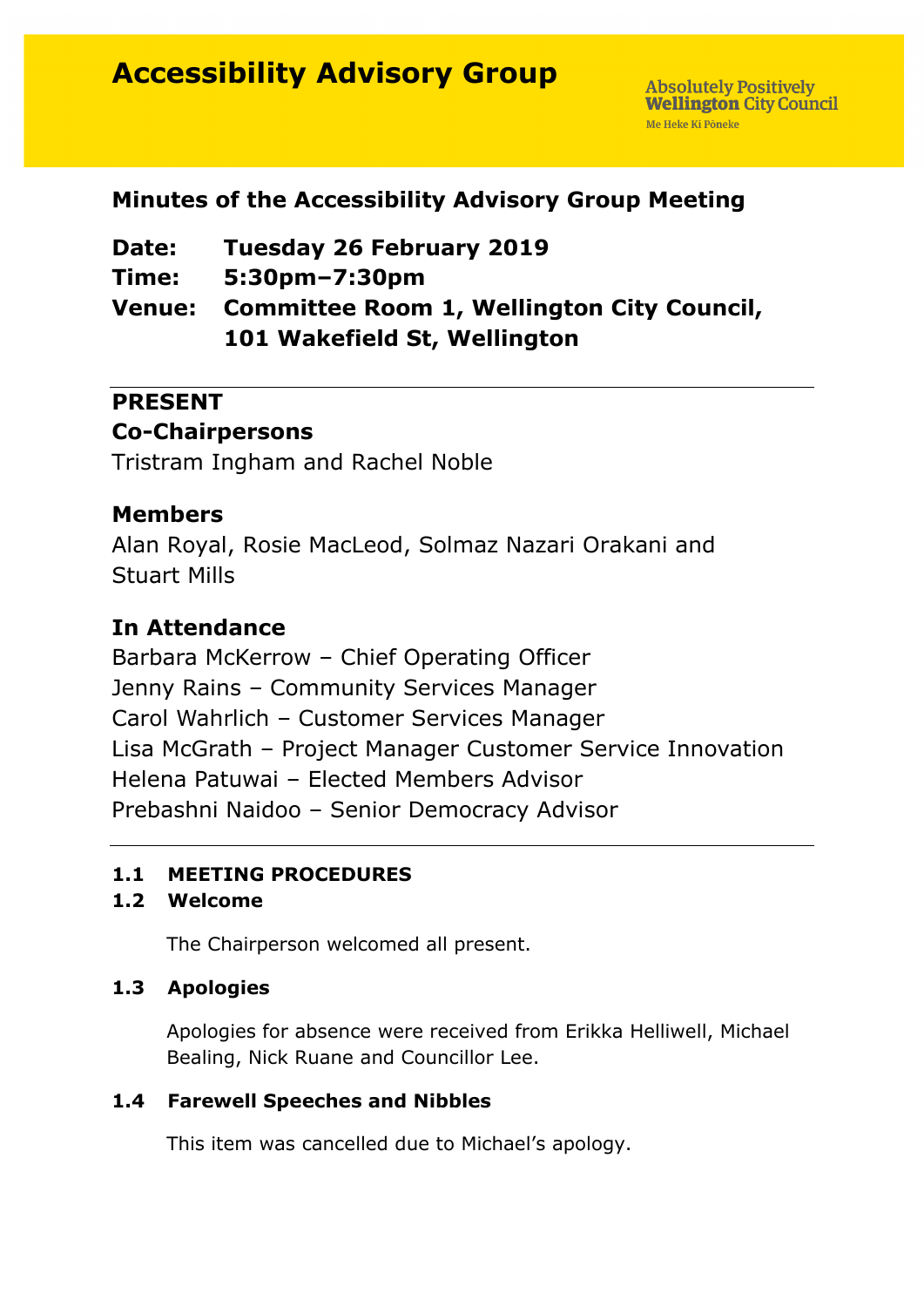## **1.5 Adoption of Minutes – Minutes of 29 January 2019**

That the minutes of 29 January 2019 be adopted as a true and accurate record subject to the following amendment: "No apologies were received" duplication to be removed. (Stuart Mills / Tristram Ingham): Carried

#### **2. PRESENTATION**

#### **2.1 New Customer Service Centre In Manners Street**

Carol Wahrlich and Lisa McGrath were in attendance for this item. Lisa provided an overview of the new customer service centre in Manners Street.

The team had created a lookalike space on MOB Level 4 and invited the Advisory Group to role play and provide feedback on the new layout.

Feedback from the group:

- The Chairperson thanked staff for the exercise. The group found the exercise useful to voice thoughts and concerns and welcomed more exercises of this nature in the future
- Concern was raised around mobility parking and toilets at the new venue
- The group requested a tour once the venue was completed in order to see how their feedback had encouraged the layout
- The Chairperson encouraged members to complete the AAG presentation template with their feedback and email to Helena.

*Action: A working group comprising of Alan and Solmaz to work with Lisa and Carol to provide feedback and report back to the AAG.* 

#### **3. Update from the Chair**

The Chairperson provided a brief outline on the activities for the month:

- The AAG progress six monthly report was due to the 4 April City Strategy Committee meeting. Tristram to circulate the draft report to the group for feedback. Helena had booked a slot for the AAG to present at the City Strategy Committee pre-briefing on 2 April.
- Interviews for the new member for the AAG had taken place and the successful member will be joining the AAG next month.